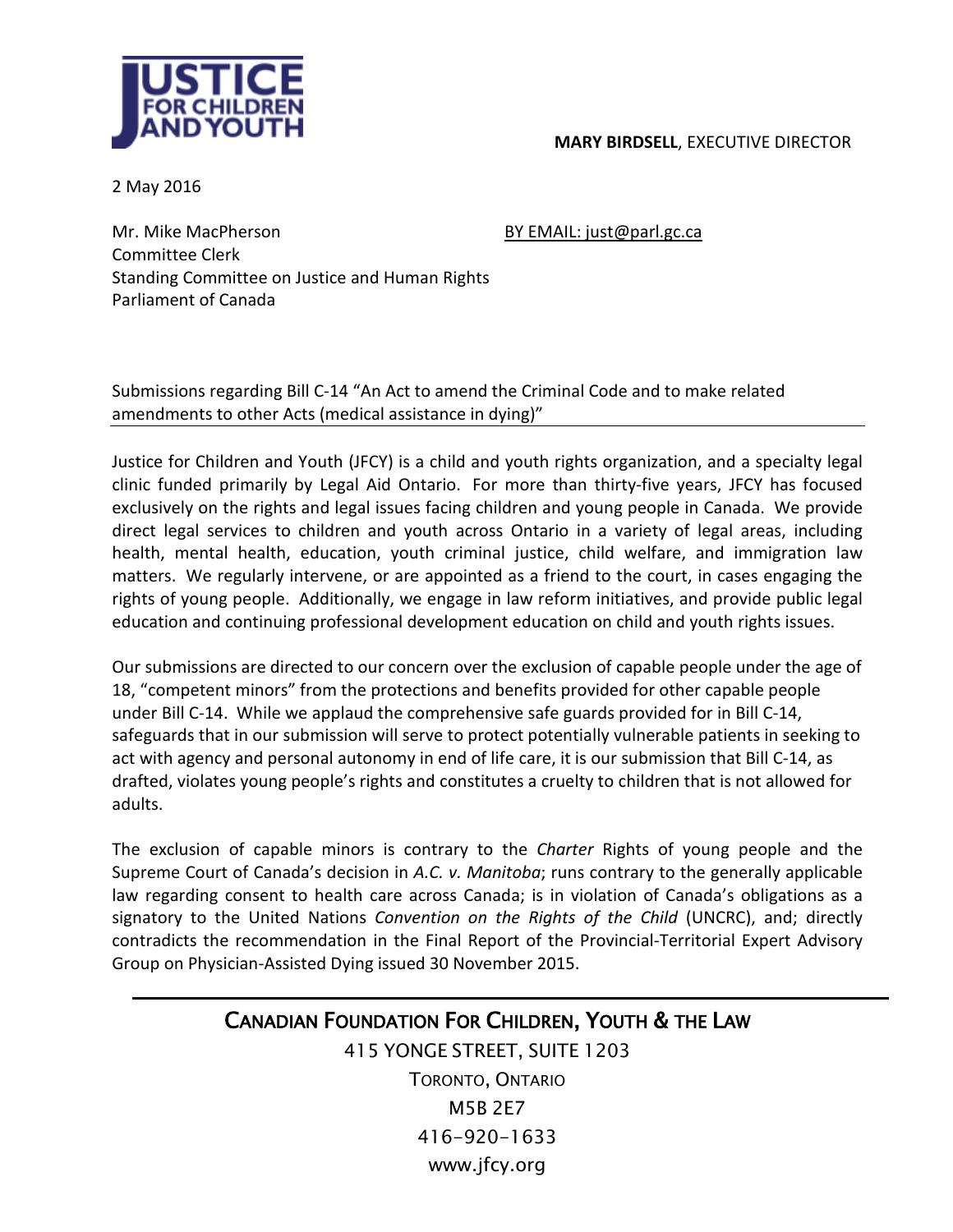Capable minors who are facing the possibility of assisted dying have a lived experience to which few of us can relate or imagine. A young person facing a "grievous irremediable medical condition", with "enduring an intolerable suffering", facing "reasonably foreseeable death" is no less deserving or entitled to "affirmation of the inherent and equal value of their life" and dignity than any other patient in such a circumstance. The capable minor in these circumstances will be connected with hospital care and deep in the progress of their illness; likely having had substantial medical interventions to date. To exclude these capable minors inflicts a cruelty on capable young people; is highly discriminatory; and is unjust and intolerable. This is not consistent with Canadian values.

Excluding capable minors from access to physician assisted dying, where they meet all of the other required conditions for access is a violation of their *Charter* rights under s. 15 rights to equality, s. 7 rights to life liberty and security of the person, and s. 12 rights to be free from cruel and inhuman treatment. Indeed, the Supreme Court in *Carter* made clear that prohibiting a person from pursuing physician assisted death is a violation of s.  $7.^1$  $7.^1$  Excluding capable minors from Bill C-14 is age based discrimination in its clearest form and confuses our grief at the tragedy of the end of life of a young person with a desire to provide protections for children. In *A.C. v. Manitoba,* <sup>[2](#page-1-1)</sup> the Supreme Court recognized the mature minor doctrine in health care consent, concluding that "If, after a careful and sophisticated analysis of the young person's ability to exercise mature, independent judgement, … the necessary level of maturity exists, … the adolescent's views ought to be respected".<sup>[3](#page-1-2)</sup>

The Court in *A.C.* concludes - consistent with most provincial legislation across Canada - that health care consent decisions can and are made by capable people under the age of majority on a daily basis. Capable patients under the age of 18 can and do accept or refuse treatment, including refusing life sustaining treatment, and yet under Bill C-14 as currently drafted these same young people would be prohibited from accessing physician assisted death, even where they meet all of the other criteria required by proposed legislation.

Consistent with the s.12 analysis in the Federal Court's decision in *Canadian Doctors for Refugee Care v. Canada* it may be argued that "intentionally" withholding access to physician assisted death from capable minors "inflict[s] predictable and preventable physical and psychological suffering"<sup>[4](#page-1-3)</sup>.

Minimum standards for understanding children's rights in the UNCRC require a respect for the evolving capacity of children and a respect for their expression of their views. Article 12 reads as follows:

States Parties shall assure to the child who is capable of forming his or her own views the right to express those views freely in all matters affecting the child, the views of the child being given due weight in accordance with the age and maturity of the child.

<span id="page-1-0"></span><sup>1</sup> *Carter v. Canada (Attorney General)*, 2015 SCC 5, at para. 66

<span id="page-1-1"></span><sup>2</sup> *A.C. v. Manitoba (Director of Child and Family Services),* 2009 SCC 30, [2009] 2 S.C.R. 181

<span id="page-1-3"></span><span id="page-1-2"></span>

*Ibid* para 87<br>*Canadian Doctors for Refugee Care v. Canada (Attorney General)*, 2014 FC 651 (CanLII) at para 587